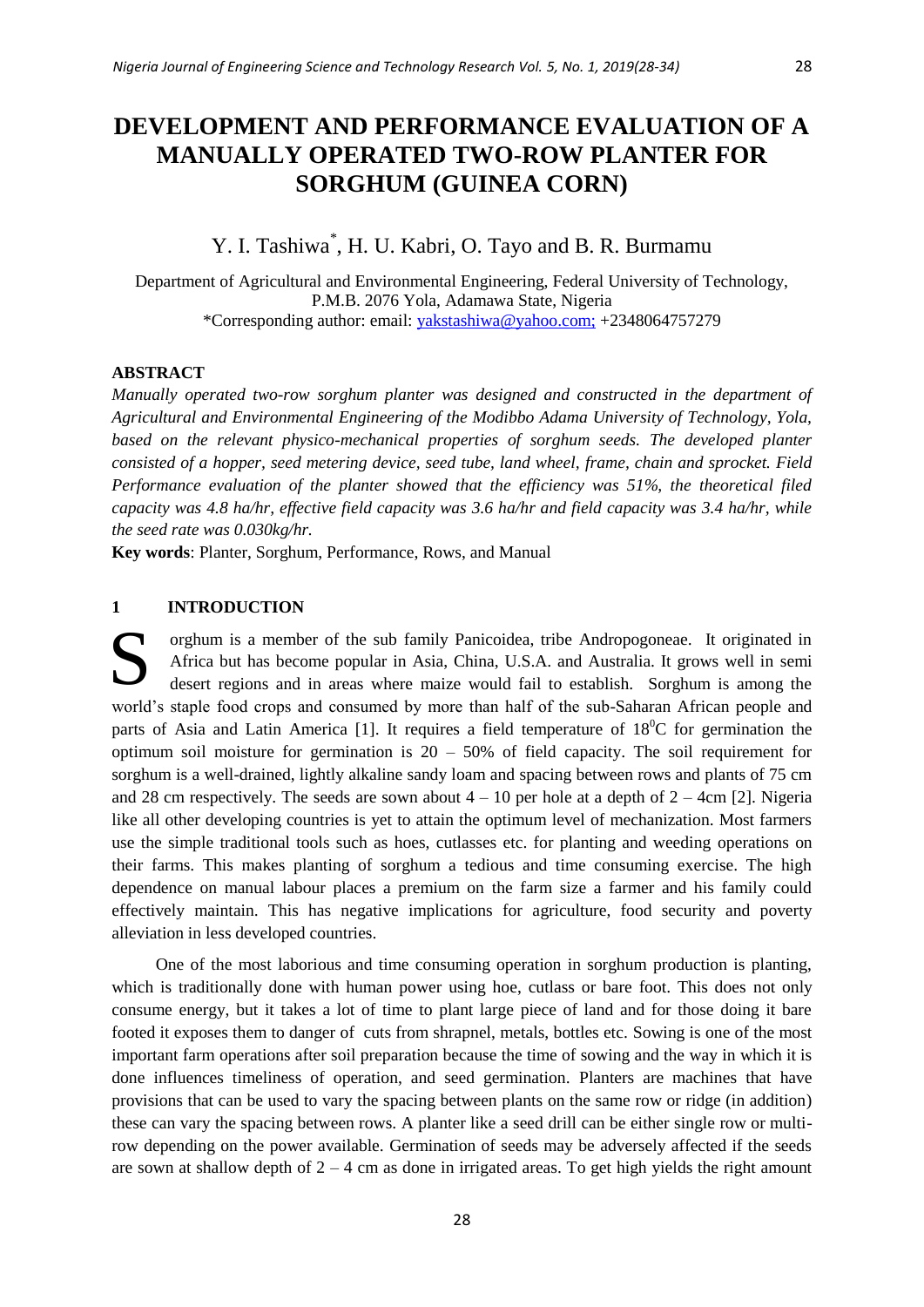(1)

of seeds should be placed at the right time at a predetermined depth and spacing [2]. The factors that affect seed emergence include the seed quality, the soil characteristics and the planting tool used. The differences in power requirements for a planter are primarily due to the design of the openers, the weight of the planter and the number of rows, and contact surface area of the residue-cutting and groove-opening components. The prices of farm machinery are beyond the reach of the ordinary farmer, it is therefore desirable to undertake a study of designing and construction of a planting device for sorghum that would alleviate the drudgery in this operation and be adoptable and affordable to the farmer. Therefore, the objective of this work is to (1) Design and construct a manually operated tworow planter for sorghum using locally available material. (2) Evaluate the performance of the planter.

# **2 MATERIALS AND METHODS**

# **2.1 Design Analysis**

The chain length was determined from the relationship given by [3].  $L = K \times P$ 

Where  $L =$  length of chain,  $K =$  number of chain links,  $P =$  pitch of chain (cm) While number of chain links is calculated using the expression

$$
K = \frac{T_2 + T_1}{2} + \frac{2x}{P} + \frac{T_2 + T_1}{(2x)^2} \times \frac{P}{x}
$$
 (2)

Where,  $T_1$  = number of teeth on the smaller sprocket,  $T_2$  = number of teeth on larger sprocket  $P =$  pitch of the chain (cm),  $x =$  height of the teeth.

Velocity ratio of the gears is given by equation 3.

$$
VR = \frac{N_1}{N_2} = \frac{T_2}{T_1} = \frac{D_2}{D_1}
$$
\n(3)

Where,  $N_1$  = speed of rotation of smaller sprocket in rpm,  $N_2$  = speed of rotation of larger sprocket in rpm,  $T_1$  = number of teeth on the smaller sprocket,  $T_2$  = number of teeth on the larger sprocket,  $D_1$ = pitch diameter of smaller sprocket (cm),  $D_2$ = pitch diameter of larger sprocket (cm) [3]. Pitch diameter of sprockets was determined using equation 4.

 $P\Gamma$ 

$$
D = \frac{16}{\sin\left(\frac{180}{T}\right)}\tag{4}
$$

 $D =$  pitch diameter of sprockets in cm,  $PC =$  pitch length of chain in cm,  $T =$  number of teeth on sprocket

$$
D_R = \frac{\pi C_L}{V_R} \tag{5}
$$

Where  $D_R$  = diameter of fluted roller in mm,  $C_L$  = circumference of land wheel,  $V_R$  = velocity ratio The number of cells on a fluted roller was calculated using equation 6;

$$
N_C = \frac{\pi D_L}{a} \tag{6}
$$

 $N_c$  = number of cells,  $D_L$  = diameter of land wheel (cm), a = spacing between plants (cm) The number of revolutions of land wheel (N) was determined using equation 7;

$$
N = \frac{L}{\pi D_L} \tag{7}
$$

Where,  $D_L$  = diameter of land wheel, L = length of travel (cm) The planter hill distance was calculated from equation 8;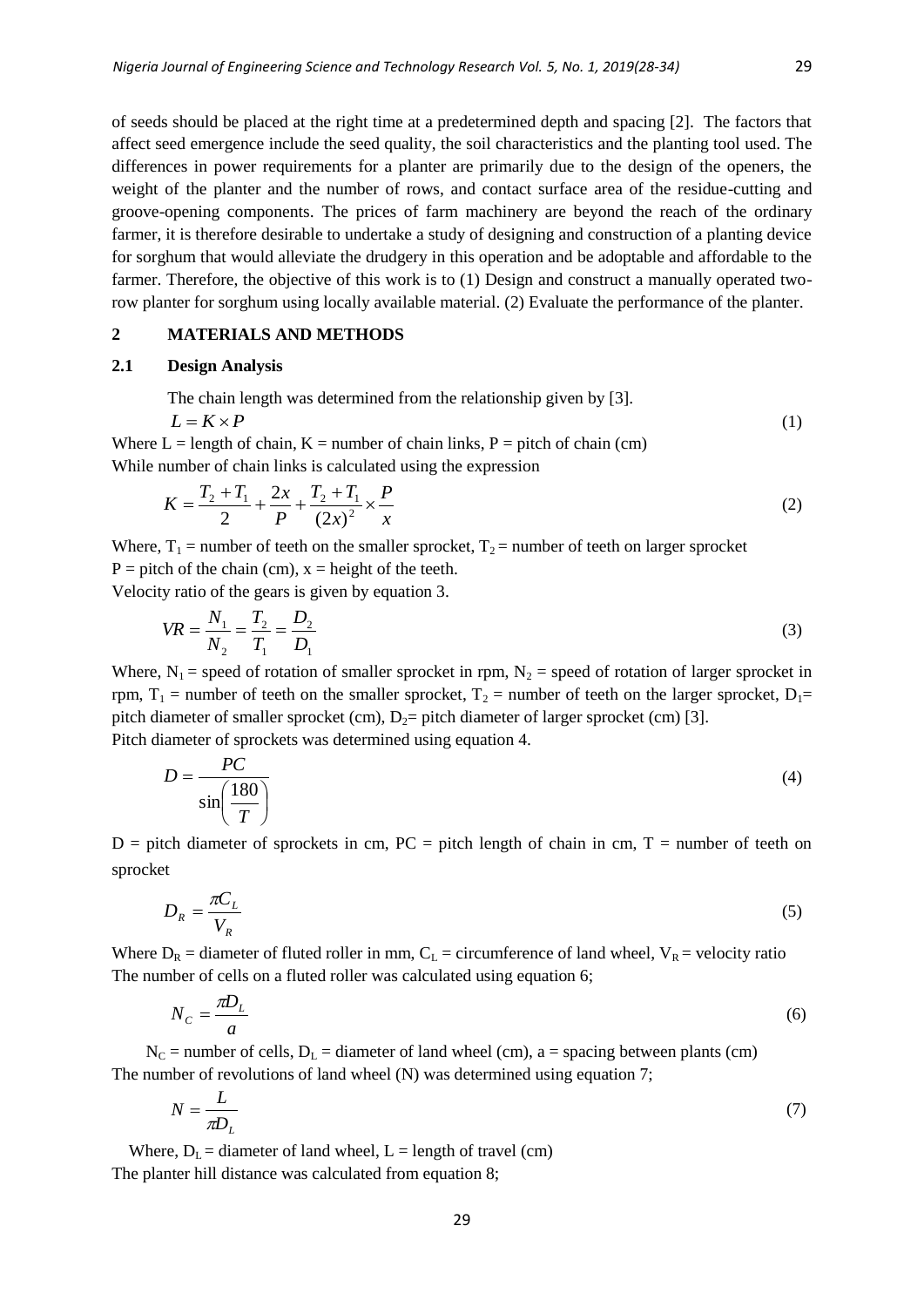$$
H_D = \frac{D_{LW}}{N_C} \tag{8}
$$

Where,  $H_D = hill$  distance in (cm),  $D_{LW} =$  distance travel by land wheel in (cm),  $N_c$  = number of cell on fluted roller

The power transmitted by the chain was estimated from equation 9;

$$
P = \frac{W B \times V}{n \times K_s} \tag{9}
$$

Where, WB = breaking load in (N), V = velocity of chain in (m/s),  $K_s$  = service factor  $(K_1 \times K_2 \times K_3)$ , n = factor of safety,  $n = \frac{WB}{W}$ , W = total load on the chain (N)

*W*

The capacity of the hopper was calculated using equation 10

$$
C = \rho V \tag{10}
$$

Where,  $C =$  capacity of hopper (kg),

The bulk density was obtained from equation 11;

$$
\rho = \frac{M}{V} \tag{11}
$$

 $p =$  bulk density of sorghum (kg/m<sup>3</sup>), V = volume of hopper (m<sup>3</sup>), Mass of sorghum (kg) Determination of angle of repose of the sorghum was done using an incline plane device and substituting measured parameters into the equation 12;

$$
\tan \theta = \frac{H}{R} \tag{12}
$$

Where,  $\theta$  is the angle (degree) of the incline plane, H is the height in (cm), R is the horizontal distance (cm).

#### **2.2 Description of the Sorghum Planter**

The two-row planter consists of components as presented in figure 1, a seed box or hopper (1) that contains the sorghum seeds, the seed metering device (3) is celled at an interval of  $90^{\circ}$  along the circumference and is mounted on a shaft which runs below the seed hopper. The seeds fall into the fluted roller cells by gravity and are discharged via the seed tubes (5) to the opened furrow (4) as the fluted roller rotates. The seed covering device is behind to cover the seeds that were dropped in the furrows made by the furrow opener. The planter is powered manually through chain and sprocket. The cut-off prevents the seeds from falling out when only part of the fluted roller is exposed to the seed hopper opening. The supporting frame is made of metallic pipe. Orthographic projection of the planting machine is shown in Figure 1, Isometric view of the sorghum planter in Figure 2 while Plate 1 shows the developed two row sorghum planter.

#### **2.3 Design Consideration and Analysis**

The agronomic factors considered during the design of the sorghum planter include inter crop spacing between the sorghum plants which was given as  $15 - 16$  cm, inter-row spacing of 30cm,  $5 - 8$ number of seeds per hole and planting depth of  $2 - 4$ cm as reported [4]. Reduction in time and energy spent in planting sorghum; ease of maintenance and construction using locally available materials were some of the factors considered.

#### **2.4 Performance Evaluation**

Testing the performance of the planter involved evaluation of the machines capacities and efficiencies. The parameters investigated include; capacity (ha/hr) and field efficiency (%), average depth of placement of seeds, evenness of seed spacing in the field and ease of setting, operation and adjustment. Preliminary testing of the planter was conducted in the workshop to remedy some of the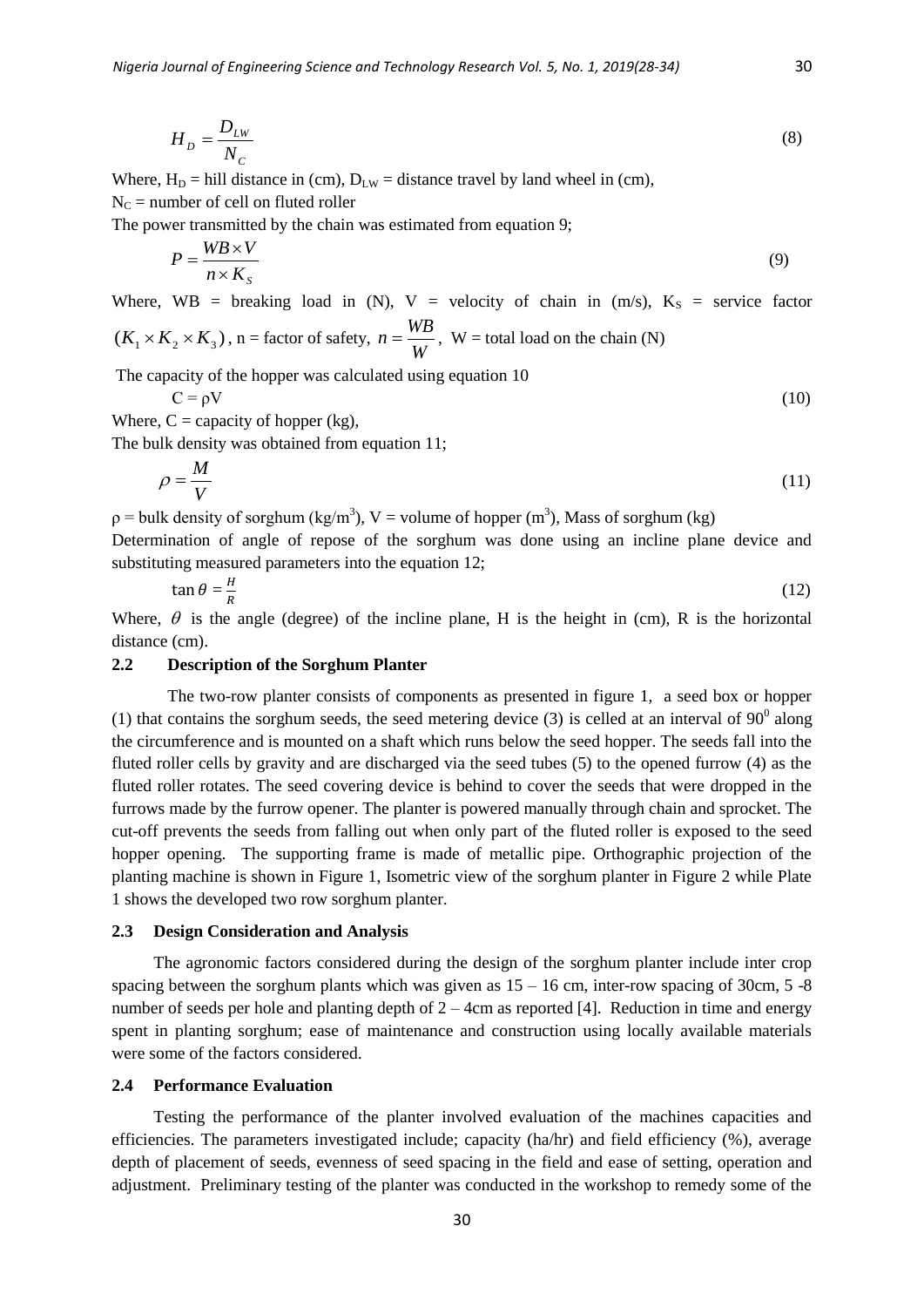design deficiencies observed before testing on the field. This was done by rotating the land wheel of the planter ten times in suspended position and using wetted textile materials to collect seeds falling from the flute in order to determine the regularity of seed spacing.



Figure 1. Orthographic Projection of the Sorghum Planter



Figure 2. Isometric Projection of the Sorghum Planter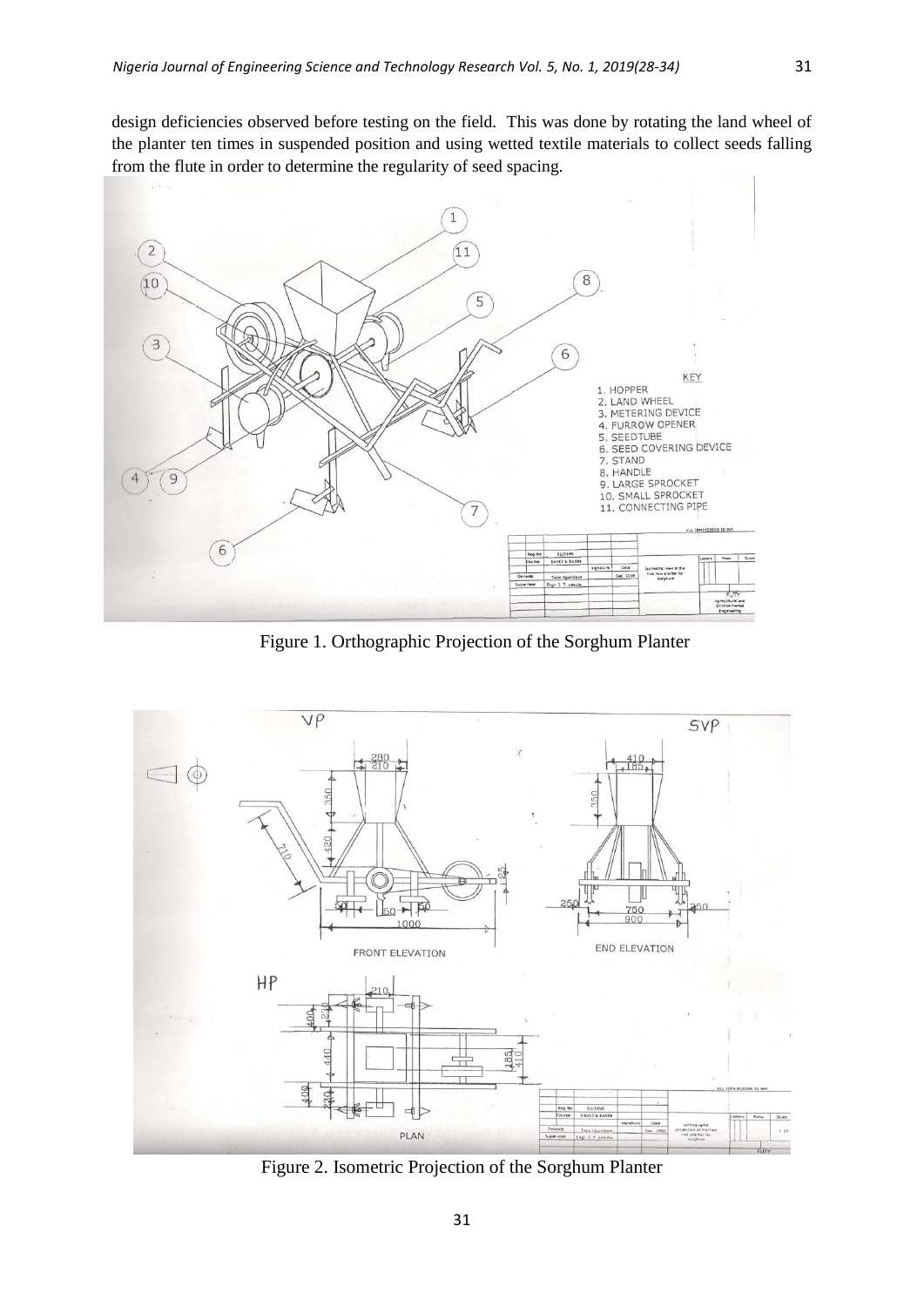

*Plate 1: Shows the developed two row sorghum planter*

Distribution pattern and the standard deviation of the planter were determined using procedures and standards of evaluating planters as reported by [5] and [6]. A piece of harrowed land measuring 25m x 25m was used for the field data collection. The machine was run without furrow opening so as to determine the speed of operation and to allow for measuring distance between stands and the average depth of placement. The machine was then operated to plant the seeds on the field. The time taken to cover the land was noted using the stop watches. One stop watch record the time losses and the other records the time during which the planter performed the actual intended operation. The machine's performance parameters were evaluated using the equations (13) and (14) below:

$$
C_a = \frac{A}{T} \tag{13}
$$

$$
E_f = T_a / T \times 100 \tag{14}
$$

Where,  $C_a$  = Actual field capacity (ha/hr);  $E_f$  = Field efficiency (%); A = area covered (ha); T = total time covered on the field (hr);  $T_a$  = actual time for intended work operation.

# **3 RESULTS AND DISCUSSION**

Table 1 shows some measured physical properties of sorghum used in the design of the planter like hopper, seed per grove and angle of discharge chute. Table 2 presents the various components of the seed metering device used in the planter while Table 3 shows the data obtained from the machine used to evaluate the machine's performance presented in Table 4. The distance between stands was found to be 15 cm, number of seeds per hole is six and average depth of planting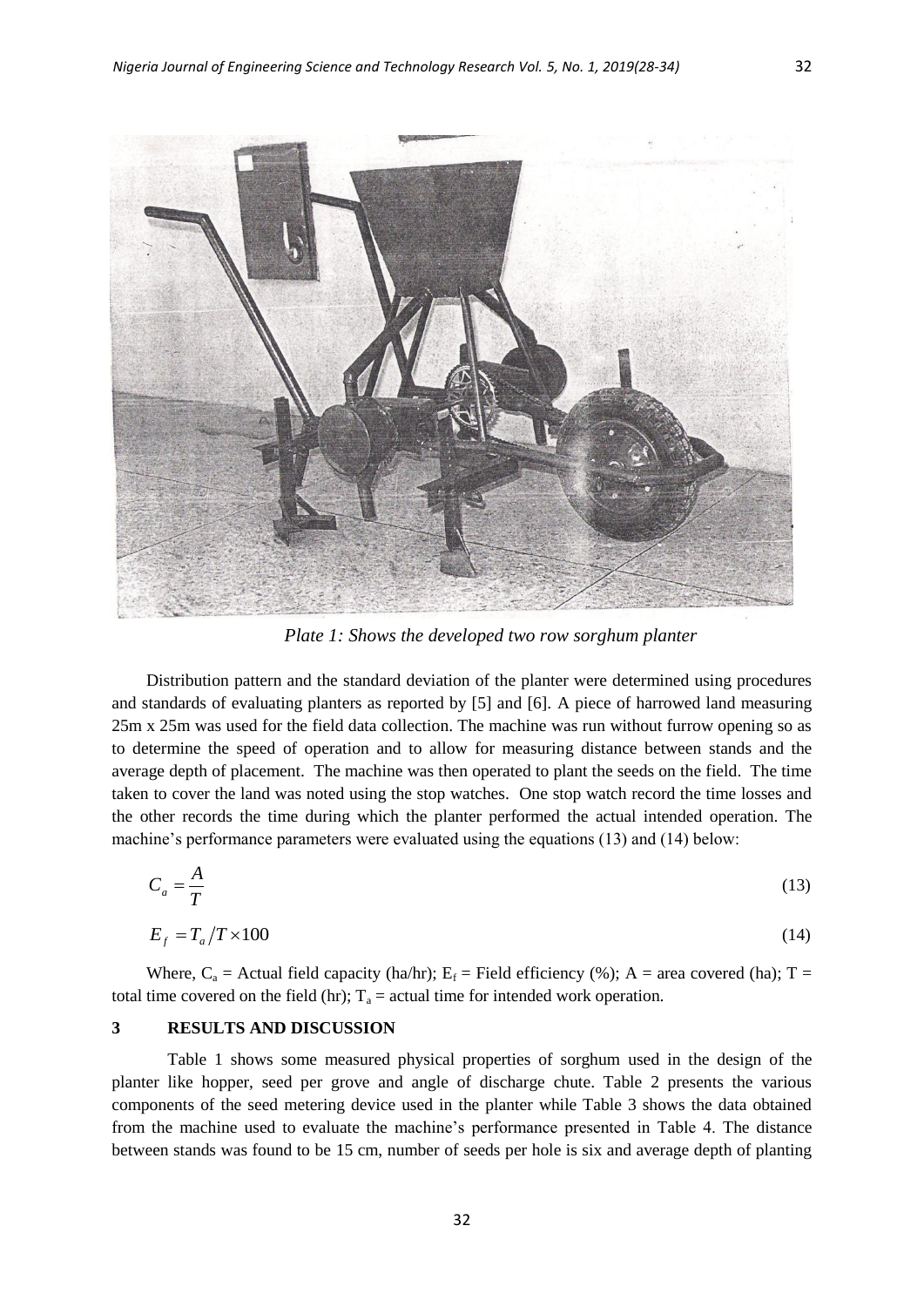is 3.24cm, the mass of seed planted was 1.45kg on an area of  $625<sup>m</sup>$ . The seed rate was 21.56kg/ha. This compares favourably with values of (21-22kg/ha) obtained by [7].

| S/n | Parameters                       |               |
|-----|----------------------------------|---------------|
|     |                                  | Average value |
|     | Geometric mean diameter (cm)     | 0.12          |
| 2.  | Sphericity (%)                   | 0.96          |
| 3.  | Bulk density $(kg/m^3)$          | 1386.6        |
| 4.  | Repose angle (degree)            | 25            |
| 5.  | Coefficient of friction (degree) | 34            |
| 6.  | Arithmetic mean                  | 0.12          |
| 7.  | Length(cm)                       | 0.11          |
| 8.  | Width (cm)                       | 0.13          |
| 9.  | Thickness (cm)                   | 0.11          |

Table 1. Some physical properties of sorghum (Guinea Corn)

| Table 2. Components and Dimension of Metering Mechanism |  |
|---------------------------------------------------------|--|
|---------------------------------------------------------|--|

|    | <b>COMPONENTS</b>                        | <b>DIMENSION</b> |
|----|------------------------------------------|------------------|
|    | Effective diameter of fluted roller (cm) | 15.1             |
| 2. | Diameter of fluted roller (cm)           | 14.9             |
| 3. | Depth of the cell (cm)                   | 0.2              |
| 4. | Diameter of the cell (cm)                | 0.8              |
| 5. | Number of cells on the fluted roller     | 4.0              |
| 6. | Consecutive angle between cells (degree) | $90^0$           |

| Table 3. Data obtained from field measurement of machine |  |  |  |
|----------------------------------------------------------|--|--|--|
|----------------------------------------------------------|--|--|--|

| Theoretical        |              | operating Effective operating Fraction of implement width Time | lost<br>per           |
|--------------------|--------------|----------------------------------------------------------------|-----------------------|
| time $(T_0)$ hr/ha | time $(T_C)$ | actually used $(K)$                                            | hectare $(T_1)$ hr/ha |
| 0.25               | 0.37         | 0.70                                                           | 0.16                  |
| 0.31               | 0.43         | 0.70                                                           | 0.12                  |
| 0.29               | 0.41         | 0.70                                                           | 0.11                  |
| 0.27               | 0.40         | 0.70                                                           | 0.17                  |
| 0.28               | 0.40         | 0.70                                                           | 0.14                  |

|  |  | Table 4. Results of Field Performance Evaluation |  |
|--|--|--------------------------------------------------|--|
|--|--|--------------------------------------------------|--|

| S/N | <b>PARAMETERS</b>                  |       |
|-----|------------------------------------|-------|
| 1.  | Effective Field Capacity (ha/hr)   | 2.50  |
| 2.  | Theoretical Field Capacity (ha/hr) | 3.60  |
| 3.  | Field Capacity (ha/hr)             | 2.52  |
| 4.  | Field Efficiency (%)               | 51.10 |
| 5.  | Depth of planting (cm)             | 3.5   |
| б.  | Plant spacing (cm)                 | 28    |
| 7.  | Spacing between rows (cm)          | 75    |
|     |                                    |       |

# **4 CONCLUSION**

The manually operated two row sorghum planter developed using locally available materials was found to operate at a field capacity of 2.50 ha/hr with an average spacing of 15.24cm. The planter was able to effectively meter six seeds per hole, the machine was simple to operate and